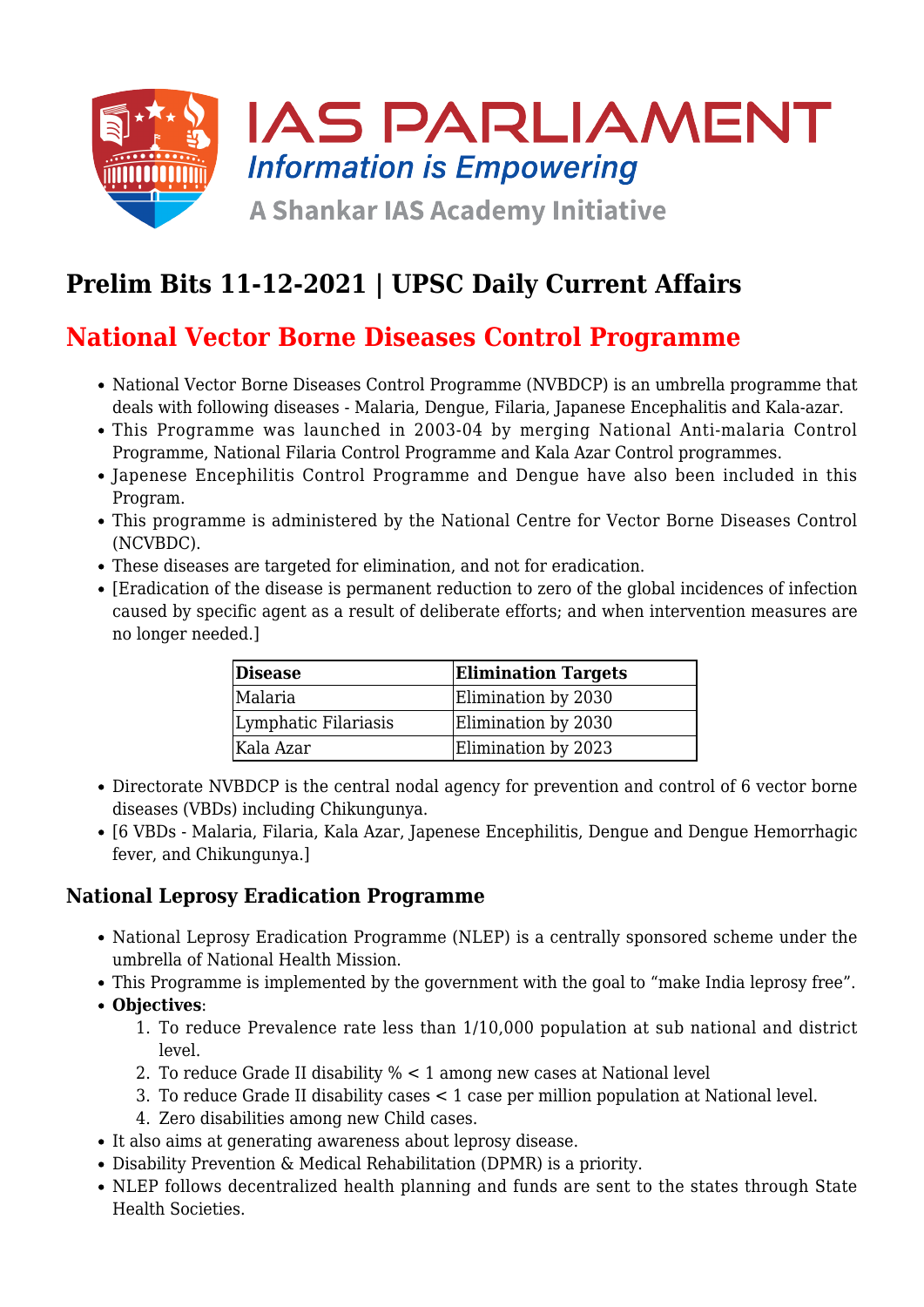India achieved the goal set by the National Health Policy, 2002 of elimination of leprosy as a public health problem, defined as less than 1 case per 10,000 population, at the National level in 2005.

## **National Tuberculosis Elimination Programme**

- National Tuberculosis Elimination Programme (NTEP) is the Public Health initiative of the Government of India under the umbrella of National Health Mission (NHM).
- NTEP has a goal of ending TB by 2025, five years ahead of the global targets of Sustainable Development Goals (SDGs) of 2030.
- It provides technical and managerial leadership to anti-tuberculosis activities in the country.
- As per the National Strategic Plan 2017-25, the program has a vision of achieving a "TB free India".
- Its strategies are based under the broad themes of "Prevent, Detect, Treat and Build pillars for universal coverage and social protection".
- NTEP provides various free of cost, quality TB diagnosis and treatment services across the country through the government health system.

#### **Reference**

- 1. <https://pib.gov.in/PressReleasePage.aspx?PRID=1778834>
- 2. [https://www.nhp.gov.in/national-vector-borne-disease-control-programme\\_pg](https://www.nhp.gov.in/national-vector-borne-disease-control-programme_pg)
- 3. [https://dghs.gov.in/content/1349\\_3\\_NationalLeprosyEradicationProgramme.aspx](https://dghs.gov.in/content/1349_3_NationalLeprosyEradicationProgramme.aspx)
- 4. <http://upnrhm.gov.in/Home/Nvbdcp>

# **Imaging X-ray Polarimetry Explorer**

*NASA launched a new mission named Imaging X-ray Polarimetry Explorer (IXPE) onboard SpaceX's Falcon 9 rocket.*

- IXPE observatory is a joint effort of National Aeronautics and Space Administration (NASA) and the Italian Space Agency.
- It is the first satellite mission that is dedicated to the measure the polarization of X-Rays from different cosmic sources.
- This mission was developed by Small Explorer Program of NASA.
- IXPE is a space observatory with three identical telescopes designed to measure the **polarization** of state of light from astrophysical sources to provide insight into our understanding of X-ray production in objects.
- [X-ray producing objects Neutron stars, pulsar wind nebulae, supernova remnants, stellar and super-massive black holes, and dozens of other high-energy objects.]
- The mission's primary length is 2 years and the observatory will be at 600 kms altitude, orbiting around Earth's equator.

#### **Reference**

- 1. [https://indianexpress.com/article/explained/explained-nasas-ixpe-mission-that-will-explore-univ](https://indianexpress.com/article/explained/explained-nasas-ixpe-mission-that-will-explore-universes-mysterious-objects-7665727/) [erses-mysterious-objects-7665727/](https://indianexpress.com/article/explained/explained-nasas-ixpe-mission-that-will-explore-universes-mysterious-objects-7665727/)
- 2. <https://ixpe.msfc.nasa.gov/>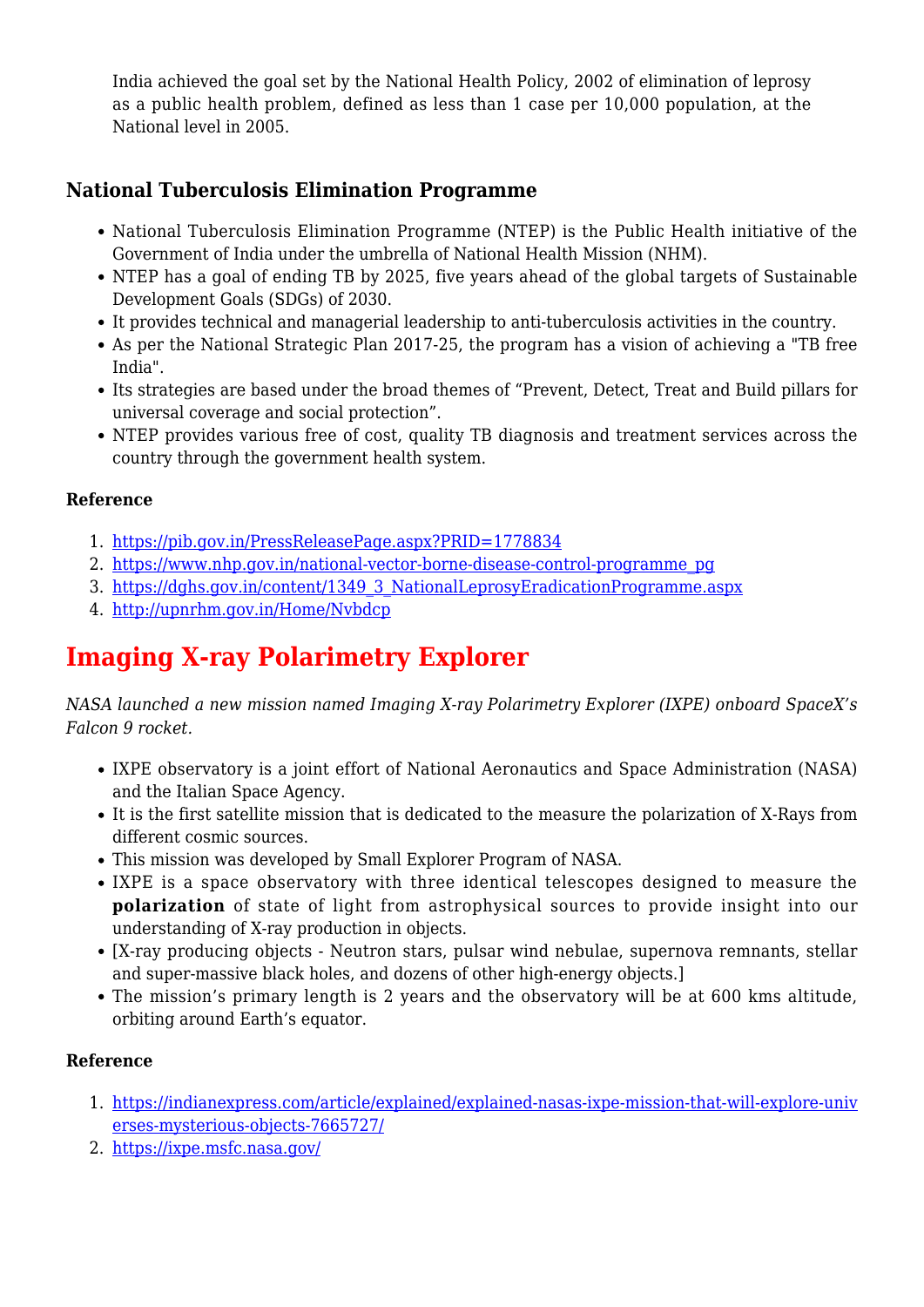# **Global Health Security Index 2021**

*The Global Health Security (GHS) Index 2021 was jointly released by non-profits Nuclear Threat Initiative (NTI) and the Johns Hopkins Center for Health Security.*

- The GHS Index 2021 is the first comprehensive assessment and benchmarking of health security and related capacities of 195 countries to prepare for epidemics and pandemics.
- By assessing these capacities every 2-3 years, the GHS Index stimulates political will and action to prioritize addressing these gaps.
- This Index has assessed countries across 6 categories, 37 indicators and 171 questions, using instantly available information.

### **STRUCTURE OF THE INDEX**



According to the GHS Index 2021, **all countries remains unprepared for future epidemic and pandemic threats**.

- **Findings** The world's overall performance on the GHS Index score slipped to 38.9 (out of 100) in 2021, from a score of 40.2 in 2019.
- This, even as infectious diseases are expected to have the greatest impact on the global economy in the next decade.
- All countries across all income levels had insufficient health capacities. This left the world acutely vulnerable to future health emergencies.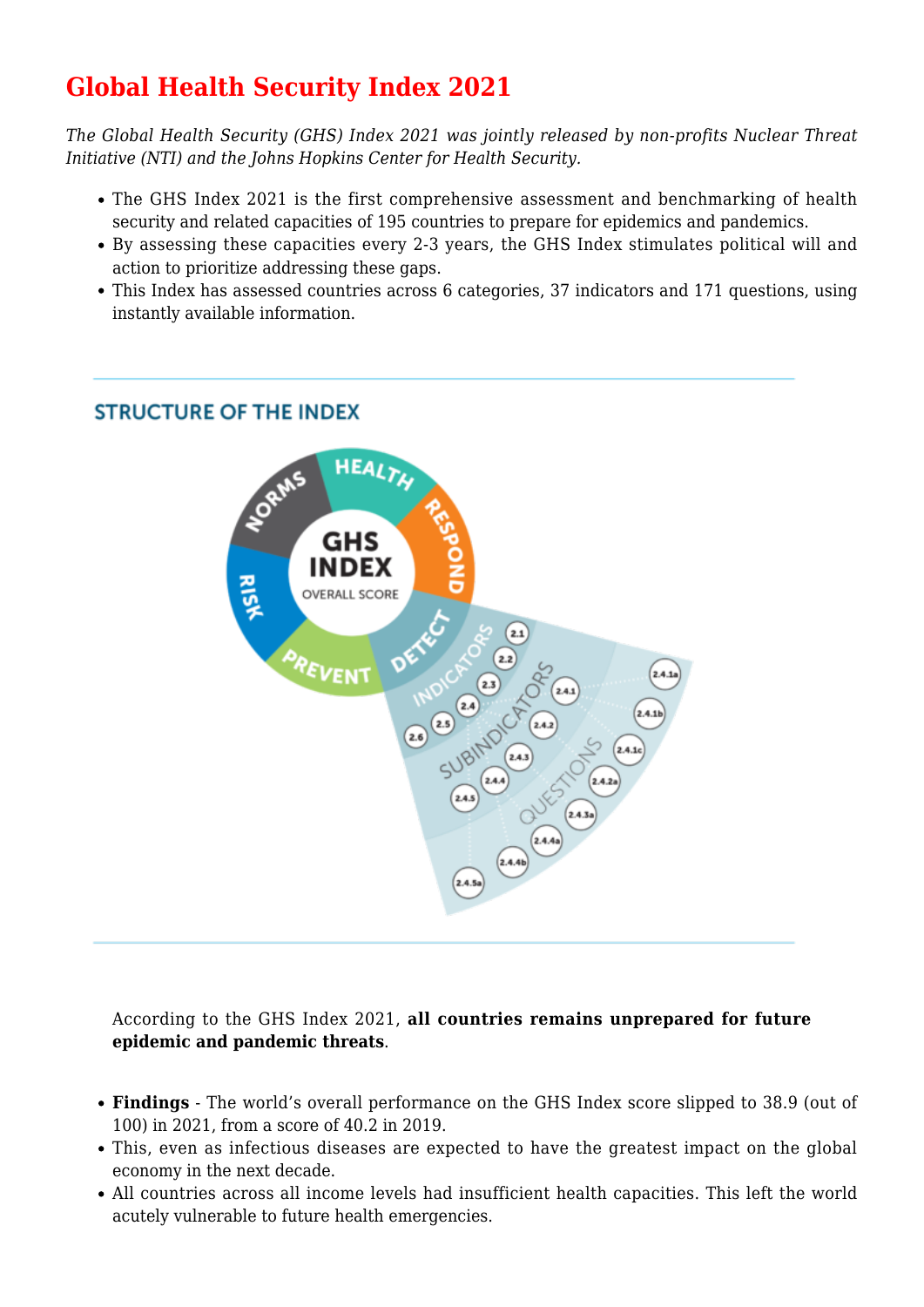- In 2021, no country scored in the top tier of rankings and no country scored above 75.9.
- The report showed that India has slipped by 0.8 points since 2019.

#### **Reference**

- 1. [https://www.downtoearth.org.in/news/health/world-unprepared-for-future-pandemics-global-he](https://www.downtoearth.org.in/news/health/world-unprepared-for-future-pandemics-global-health-security-index-2021-80611) [alth-security-index-2021-80611](https://www.downtoearth.org.in/news/health/world-unprepared-for-future-pandemics-global-health-security-index-2021-80611)
- 2. <https://www.ghsindex.org/about/>

## **PLI Scheme for Drugs**

*The Department of Pharmaceuticals had launched a [Production Linked Incentive](https://www.iasparliament.com/current-affairs/pli-scheme) (PLI) Scheme for promotion of domestic manufacturing of Active Pharmaceutical Ingredients and their Key Starting Materials.*

### **Active Pharmaceutical Ingredients**

- Also known as bulk drug, the Active Pharmaceutical Ingredient (API) is the chemical molecule in a finished pharmaceutical product (FPP) that lends the product the claimed therapeutic effect.
- API means the active ingredient which is contained in medicine.
- Example An active ingredient to relieve pain is included in a painkiller.

### **Key Starting Materials**

- Also known as Drug Intermediates, Key Starting Materials are chemical compounds that are used as a base to make an API.
- An API starting material can be a raw material, intermediate or an API that is used in the production of an API.
- It is incorporated as a significant structural fragment into the structure of the API.

#### **Reference**

- 1. <https://pib.gov.in/PressReleasePage.aspx?PRID=1779692>
- 2. [https://www.who.int/medicines/areas/quality\\_safety/quality\\_assurance/DefinitionAPI-QAS11-42](https://www.who.int/medicines/areas/quality_safety/quality_assurance/DefinitionAPI-QAS11-426Rev1-08082011.pdf) [6Rev1-08082011.pdf](https://www.who.int/medicines/areas/quality_safety/quality_assurance/DefinitionAPI-QAS11-426Rev1-08082011.pdf)

## **UN gives Observer Status to the ISA**

*The United Nations General Assembly (UNGA) has conferred Observer Status to the International Solar Alliance (ISA).*

- ISA was conceived as a joint effort by India & France to mobilise efforts against climate change through the deployment of solar energy solutions.
- It was presented by the leaders of the 2 countries at the 21st Conference of Parties (COP21) to the United Nations Framework Convention on Climate Change (UNFCCC) held in Paris in 2015.
- To know more about the International Solar Alliance, [click here.](https://www.iasparliament.com/article/international-solar-alliance)

#### **Reference**

[https://www.thehindu.com/news/international/observer-status-granted-to-international-solar-alliance/](https://www.thehindu.com/news/international/observer-status-granted-to-international-solar-alliance/article37927868.ece)